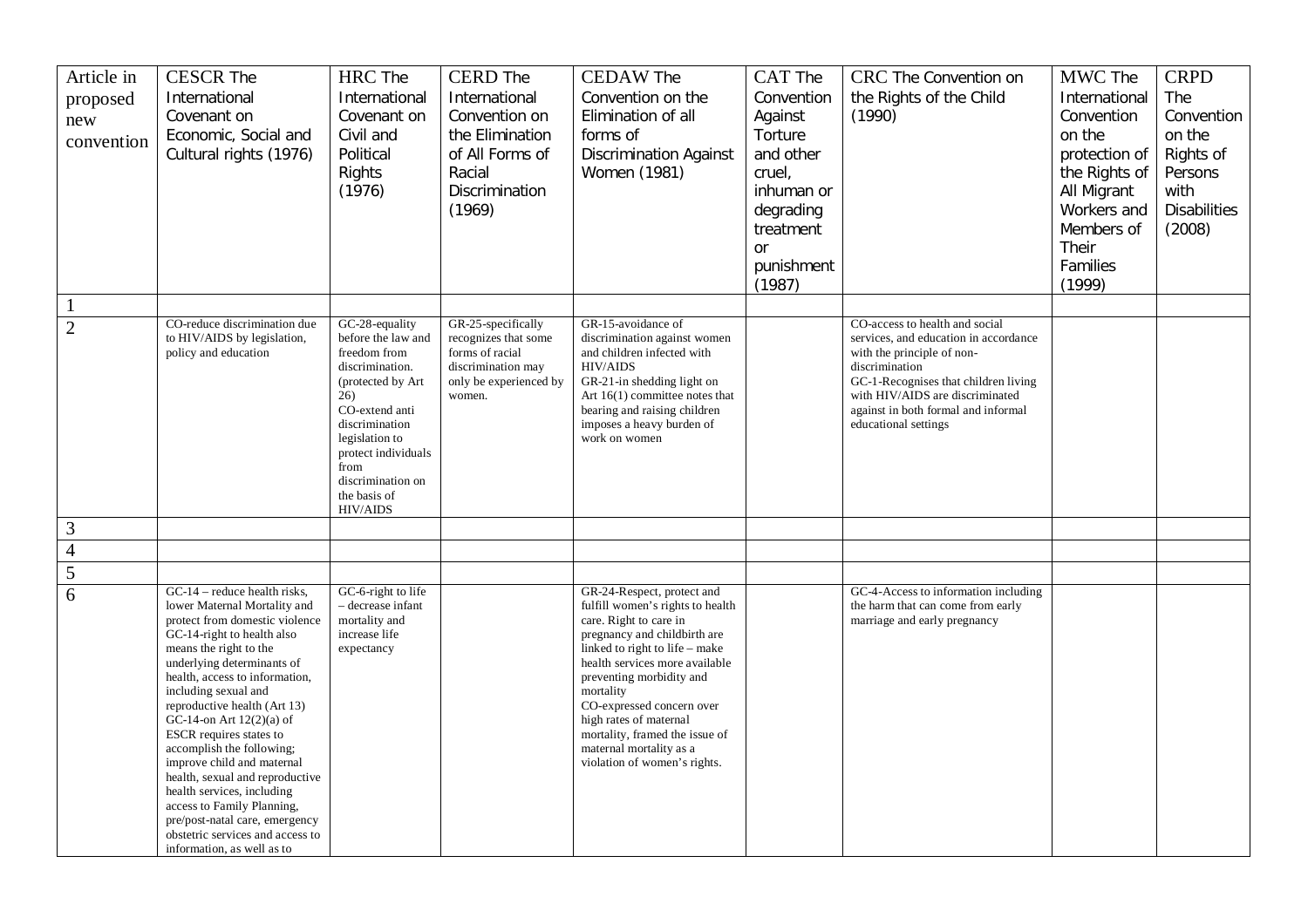|                | resources necessary to act on<br>that information                                                                                                                                                                                                                                                                                                                                                                                                                                                                                                                                                                                                                                                                                                                                                                                                                                                                 |                                                                                                                                                                                                                                                                                                                                                                                        |                                                                                                                                                               |                                                                                                                                                                                                                                                                                                                                                                                                                                                                                                                                                                                                                                                                                                                                                                                                                                                                                               |                                                                                                                                                                                                                                                                                                                                                                                                                    |                                                                                                                                                                                                                                                                  |  |
|----------------|-------------------------------------------------------------------------------------------------------------------------------------------------------------------------------------------------------------------------------------------------------------------------------------------------------------------------------------------------------------------------------------------------------------------------------------------------------------------------------------------------------------------------------------------------------------------------------------------------------------------------------------------------------------------------------------------------------------------------------------------------------------------------------------------------------------------------------------------------------------------------------------------------------------------|----------------------------------------------------------------------------------------------------------------------------------------------------------------------------------------------------------------------------------------------------------------------------------------------------------------------------------------------------------------------------------------|---------------------------------------------------------------------------------------------------------------------------------------------------------------|-----------------------------------------------------------------------------------------------------------------------------------------------------------------------------------------------------------------------------------------------------------------------------------------------------------------------------------------------------------------------------------------------------------------------------------------------------------------------------------------------------------------------------------------------------------------------------------------------------------------------------------------------------------------------------------------------------------------------------------------------------------------------------------------------------------------------------------------------------------------------------------------------|--------------------------------------------------------------------------------------------------------------------------------------------------------------------------------------------------------------------------------------------------------------------------------------------------------------------------------------------------------------------------------------------------------------------|------------------------------------------------------------------------------------------------------------------------------------------------------------------------------------------------------------------------------------------------------------------|--|
| $\overline{7}$ | $GC-14$ – reduce health risks,<br>lower Maternal Mortality and<br>protect from domestic violence<br>GC-14-right to health also<br>means the right to the<br>underlying determinants of<br>health, access to information,<br>including sexual and<br>reproductive health (Art 13)<br>GC-14-on Art $12(2)(a)$ of<br>ESCR requires states to<br>accomplish the following;<br>improve child and maternal<br>health, sexual and reproductive<br>health services, including<br>access to Family Planning,<br>pre/post-natal care, emergency<br>obstetric services and access to<br>information, as well as to<br>resources necessary to act on<br>that information                                                                                                                                                                                                                                                      | GC-6-right to life<br>- decrease infant<br>mortality and<br>increase life<br>expectancy                                                                                                                                                                                                                                                                                                |                                                                                                                                                               | GR-24-Respect, protect and<br>fulfill women's rights to health<br>care. Right to care in<br>pregnancy and childbirth are<br>linked to right to life – make<br>health services more available<br>preventing morbidity and<br>mortality<br>CO-expressed concern over<br>high rates of maternal<br>mortality, framed the issue of<br>maternal mortality as a<br>violation of women's rights.                                                                                                                                                                                                                                                                                                                                                                                                                                                                                                     |                                                                                                                                                                                                                                                                                                                                                                                                                    | GC-4-Access to information including<br>the harm that can come from early<br>marriage and early pregnancy                                                                                                                                                        |  |
| 8              | GC-13-education must be<br>accessible to all especially the<br>most vulnerable groups, in law<br>and fact, without<br>discrimination on any of the<br>prohibited grounds. This<br>education must be adaptable<br>within diverse social and<br>cultural settings<br>CO-called for implementation<br>in school curricula<br>Discussed ways to combat<br>maternal/child mortality<br>including by increasing access<br>to information on<br>contraceptives<br>GC-14-on Art $12(2)(a)$ of<br><b>ESCR</b><br>CO-sexual health information<br>programs to diminish the use<br>of abortion as a primary<br>contraceptive (see Art-15)<br>CO-asked SP to improve<br>sexual and reproductive health<br>services and to address barriers<br>to accessing anti retro viral<br>medicines (including high cost<br>$-$ see Art-8)<br>CO-Has framed lack of access<br>to contraceptives as a violation<br>of the right to health | GC-28-education<br>is to be accurate<br>and objective<br>$GC-28$ -by<br>strengthening<br><b>Family Planning</b><br>programs and sex<br>education<br>programmes<br>CO-recommended<br>to abolish laws<br>that restrict<br>Family Planning<br>services<br>CO-Obstacles to<br>women's access<br>to contraception<br>(high cost etc)<br>violate Art 3 (non<br>discriminatory<br>provisions) | CO-expressed concern<br>over disparity in race<br>and maternal mortality<br>as a result of lack of<br>access to reproductive<br>health care for<br>minorities | Expressed concern over forced<br>sterilization of minority<br>women without including<br>consent<br>CO-frequently asked parties to<br>adopt sexual education and<br>reproductive information<br>Increase access to prevent<br>abortion being used as the<br>main form of family planning<br>Committee has not<br>acknowledged that access to<br>safe, legal abortion is always<br>needed as a backup method of<br>family planning when other<br>methods fail<br>Ensure access to abortion in<br>public health services<br>GR-21-expresses importance<br>of access to information with<br>regard to contraception and<br><b>Family Planning</b><br>CO-improve access to<br>contraception through<br>education and programmatic<br>measures<br>Expressed concern over SP not<br>providing adequate emergency<br>contraception<br>GR-24-number and spacing of<br>children are a women's right in | CO-provision<br>of med<br>treatment,<br>family planning<br>and access to<br>reproductive<br>health services<br>including for<br>adolescents<br>CO-strengthen<br>family planning<br>services and<br>better access to<br>information and<br>reproductive<br>health<br>including for<br>adolescents<br>CO-Sees denial<br>of access to<br>treatment when<br>the mothers life<br>is at risk as<br>inhumane and<br>cruel | GC-4-Access to information including<br>the harm that can come from early<br>marriage and early pregnancy<br>Remove all barriers to access of<br>information about STIs<br>CO-Need for sexuality education,<br>Family Planning, Reproductive health<br>education |  |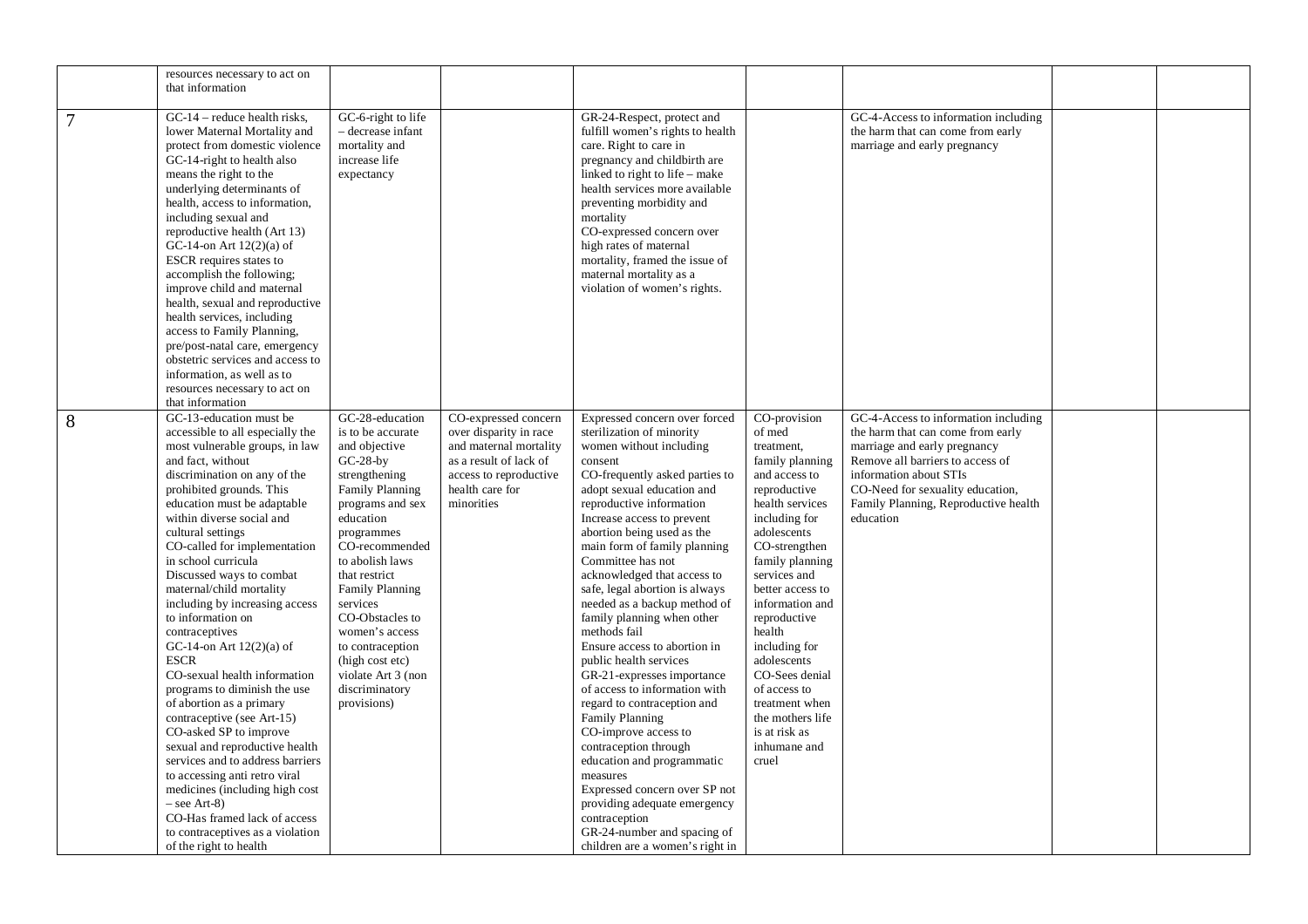| 9  | CO-ensure women's access to<br>comprehensive reproductive<br>health-care services and to<br>allocate adequate financial<br>resources for their effective<br>implementation                                                                                                                                                                                                                                                                                                                                                                                                                                                                                                                                                                |                                                                                                                             |                                                                                                                                                                                                              | marriage-increase education<br>GR-24-Government action to<br>ensure access to health care,<br>including access to<br>contraception, Family<br>Planning services and<br>information and treatment for<br><b>HIV/AIDS</b>                                                                                                                                                                                                            |                                                                                                                                                                                                                                                                                                                                                                                                                                                                                                                                                                                   |  |
|----|-------------------------------------------------------------------------------------------------------------------------------------------------------------------------------------------------------------------------------------------------------------------------------------------------------------------------------------------------------------------------------------------------------------------------------------------------------------------------------------------------------------------------------------------------------------------------------------------------------------------------------------------------------------------------------------------------------------------------------------------|-----------------------------------------------------------------------------------------------------------------------------|--------------------------------------------------------------------------------------------------------------------------------------------------------------------------------------------------------------|------------------------------------------------------------------------------------------------------------------------------------------------------------------------------------------------------------------------------------------------------------------------------------------------------------------------------------------------------------------------------------------------------------------------------------|-----------------------------------------------------------------------------------------------------------------------------------------------------------------------------------------------------------------------------------------------------------------------------------------------------------------------------------------------------------------------------------------------------------------------------------------------------------------------------------------------------------------------------------------------------------------------------------|--|
| 10 |                                                                                                                                                                                                                                                                                                                                                                                                                                                                                                                                                                                                                                                                                                                                           |                                                                                                                             |                                                                                                                                                                                                              |                                                                                                                                                                                                                                                                                                                                                                                                                                    | CO-Take measures to address<br>malnutrition and under-nutrition in<br>pregnant women and suggested that<br>SP seek assistance from other SP to<br>that end                                                                                                                                                                                                                                                                                                                                                                                                                        |  |
| 11 |                                                                                                                                                                                                                                                                                                                                                                                                                                                                                                                                                                                                                                                                                                                                           |                                                                                                                             |                                                                                                                                                                                                              |                                                                                                                                                                                                                                                                                                                                                                                                                                    |                                                                                                                                                                                                                                                                                                                                                                                                                                                                                                                                                                                   |  |
| 12 |                                                                                                                                                                                                                                                                                                                                                                                                                                                                                                                                                                                                                                                                                                                                           |                                                                                                                             | CO-demonstrated<br>concern over the high<br>cost of medications for<br>HIV/AIDS in<br>developing countries                                                                                                   | CO-recommends parties'<br>implement programs to control<br>teenage pregnancy, STI's and<br><b>AIDS</b><br>CO-Expressed concern over<br>lack of care given especially<br>for women and girls.<br>Recommends incentives to<br>attract health professionals and<br>allocation of resources to<br>combat HIV/AIDS and other<br>STI <sub>s</sub> .                                                                                      | GC-3-highlights critical role of<br>education in the treatment of HIV<br>CO-criticized barriers to health care<br>including adolescents having to pay<br>for health care which included sexual<br>education                                                                                                                                                                                                                                                                                                                                                                       |  |
| 13 | CO-Recommended the use of<br>health education/campaigns to<br>prevent the spread of<br>HIV/AIDS and other STIs,<br>including providing info about<br>contraceptives<br>Education programs to<br>eliminate discrimination<br>against people living with HIV<br>$(Art-2)$<br>GC-14-Art-12(2)(c)-<br>prevention and education,<br>implies a right to treatment<br>including system of urgent<br>medical care in case of<br>epidemics<br>CO-make general efforts to<br>stem the spread of HIV/AIDS<br>Advocated prevention<br>programs on sexual and<br>reproductive health for<br>adolescents<br>CO-asked committees to<br>comply with standards of the<br>international guidelines on<br>HIV/AIDS and human rights<br>adopted at the second | CO-allow and<br>facilitate access to<br>adequate anti retro<br>viral medication<br>and also equal<br>access to<br>treatment | CO-noted that refugees<br>in one SP do not have<br>access to programmes<br>developed for anti<br>retro viral and vertical<br>transmission<br>prevention<br>programmes and has<br>recommended equal<br>access | GR-15-calls for SP special<br>attention to the rights and<br>needs of women/children in<br>terms of HIV<br>Including information on the<br>effects of AIDS on women as<br>well as measures to address<br>needs<br>GR-24-committee<br>acknowledges that women and<br>adolescent girls lack adequate<br>access to information and<br>services necessary to ensure<br>sexual health including<br>HIV/AIDS prevention and<br>treatment | GC-3-recommends access to info to<br>protect from HIV infection.<br>CO-access to health care and sexuality<br>education is key to reducing<br>adolescents<br>pregnancy, maternal mortality,<br>abortion, HIV/AIDS and other STIs<br>GC-3-HIV/AIDS affects all children's<br>rights. After day of discussions 6 main<br>recommendations were put forth in<br>keeping with the spirit of Art 19 of<br>this draft convention and child<br>centered policies, new laws to prohibit<br>discrimination, committees to respond<br>to neglect of children or violation of<br>their rights |  |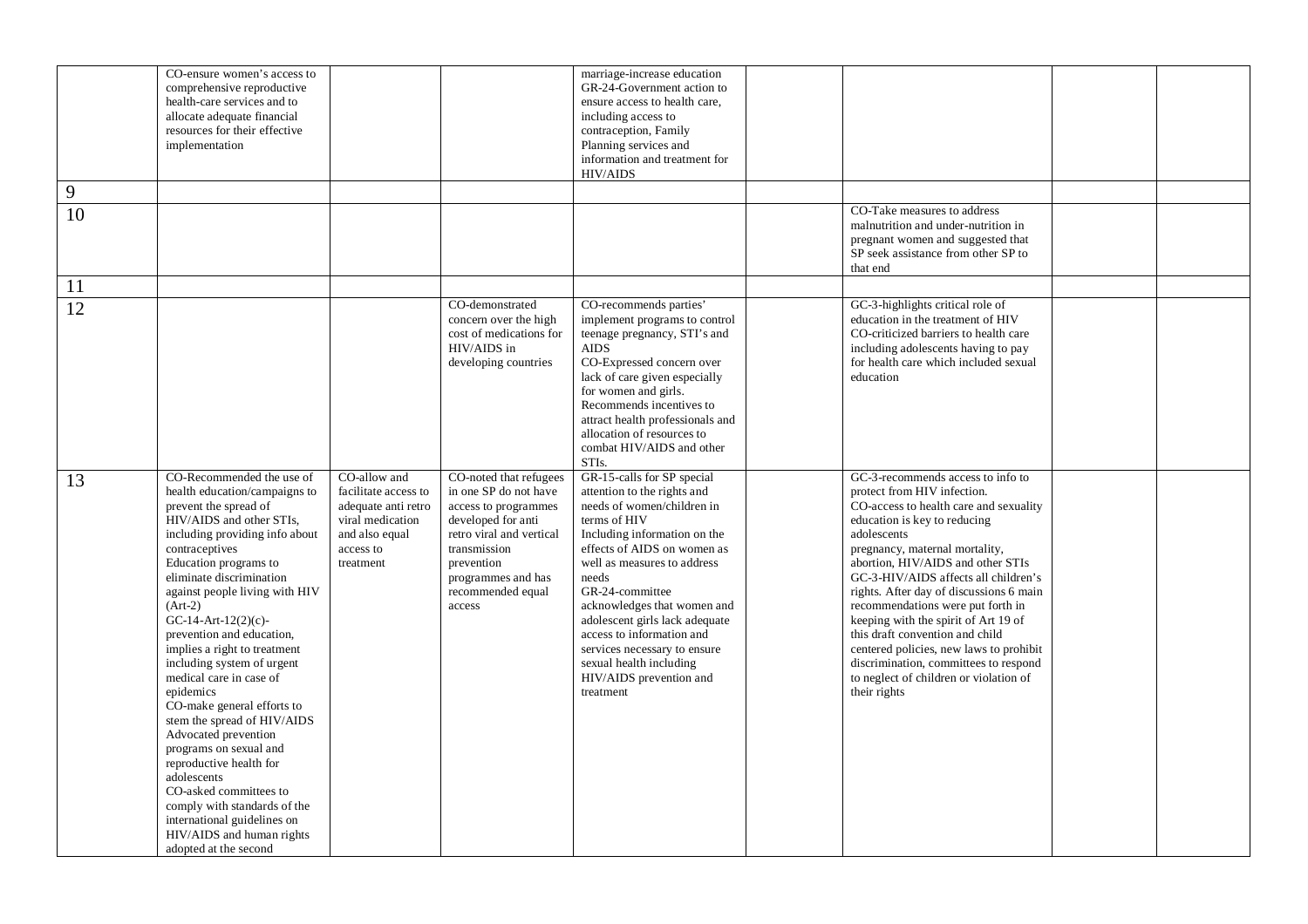|    | international consultation on<br>HIV/AIDS and human rights<br>in SEPT 1996                                                                                                                                                                                                                                                                                                                                                                                                                                    |                                                                                                                                                                                                                                                                                         |                                                                                                                                                                                                                                                                                                                                |                                                                                                                                                                                                                                                                                                                                                                                                                                                                                    |                                                                                                                                                 |                                                                                                                                                                                                                                                                                                                                                                                                                                                                                                                                                                                                                                   |  |
|----|---------------------------------------------------------------------------------------------------------------------------------------------------------------------------------------------------------------------------------------------------------------------------------------------------------------------------------------------------------------------------------------------------------------------------------------------------------------------------------------------------------------|-----------------------------------------------------------------------------------------------------------------------------------------------------------------------------------------------------------------------------------------------------------------------------------------|--------------------------------------------------------------------------------------------------------------------------------------------------------------------------------------------------------------------------------------------------------------------------------------------------------------------------------|------------------------------------------------------------------------------------------------------------------------------------------------------------------------------------------------------------------------------------------------------------------------------------------------------------------------------------------------------------------------------------------------------------------------------------------------------------------------------------|-------------------------------------------------------------------------------------------------------------------------------------------------|-----------------------------------------------------------------------------------------------------------------------------------------------------------------------------------------------------------------------------------------------------------------------------------------------------------------------------------------------------------------------------------------------------------------------------------------------------------------------------------------------------------------------------------------------------------------------------------------------------------------------------------|--|
| 14 |                                                                                                                                                                                                                                                                                                                                                                                                                                                                                                               |                                                                                                                                                                                                                                                                                         |                                                                                                                                                                                                                                                                                                                                |                                                                                                                                                                                                                                                                                                                                                                                                                                                                                    |                                                                                                                                                 |                                                                                                                                                                                                                                                                                                                                                                                                                                                                                                                                                                                                                                   |  |
| 15 | GC-14-on Art 12(2)(a) of<br><b>ESCR</b>                                                                                                                                                                                                                                                                                                                                                                                                                                                                       |                                                                                                                                                                                                                                                                                         | CO-adequate<br>emergency obstetric<br>services are needed                                                                                                                                                                                                                                                                      | CO-guaranteed access to<br>emergency obstetric care                                                                                                                                                                                                                                                                                                                                                                                                                                |                                                                                                                                                 |                                                                                                                                                                                                                                                                                                                                                                                                                                                                                                                                                                                                                                   |  |
| 16 |                                                                                                                                                                                                                                                                                                                                                                                                                                                                                                               |                                                                                                                                                                                                                                                                                         |                                                                                                                                                                                                                                                                                                                                |                                                                                                                                                                                                                                                                                                                                                                                                                                                                                    |                                                                                                                                                 |                                                                                                                                                                                                                                                                                                                                                                                                                                                                                                                                                                                                                                   |  |
| 17 | GC-14-on Art $12(2)(a)$ of<br><b>ESCR</b>                                                                                                                                                                                                                                                                                                                                                                                                                                                                     |                                                                                                                                                                                                                                                                                         | CO-adequate<br>emergency obstetric<br>services are needed                                                                                                                                                                                                                                                                      | CO-guaranteed access to<br>emergency obstetric care                                                                                                                                                                                                                                                                                                                                                                                                                                |                                                                                                                                                 |                                                                                                                                                                                                                                                                                                                                                                                                                                                                                                                                                                                                                                   |  |
| 18 |                                                                                                                                                                                                                                                                                                                                                                                                                                                                                                               |                                                                                                                                                                                                                                                                                         |                                                                                                                                                                                                                                                                                                                                |                                                                                                                                                                                                                                                                                                                                                                                                                                                                                    |                                                                                                                                                 |                                                                                                                                                                                                                                                                                                                                                                                                                                                                                                                                                                                                                                   |  |
| 19 | CO-in one case committee<br>recommended the institution of<br>a blood safety program as part<br>of its comprehensive<br>HIV/AIDS prevention strategy                                                                                                                                                                                                                                                                                                                                                          |                                                                                                                                                                                                                                                                                         |                                                                                                                                                                                                                                                                                                                                |                                                                                                                                                                                                                                                                                                                                                                                                                                                                                    |                                                                                                                                                 |                                                                                                                                                                                                                                                                                                                                                                                                                                                                                                                                                                                                                                   |  |
| 20 |                                                                                                                                                                                                                                                                                                                                                                                                                                                                                                               |                                                                                                                                                                                                                                                                                         |                                                                                                                                                                                                                                                                                                                                |                                                                                                                                                                                                                                                                                                                                                                                                                                                                                    |                                                                                                                                                 |                                                                                                                                                                                                                                                                                                                                                                                                                                                                                                                                                                                                                                   |  |
| 21 | GC-14-impact of domestic<br>violence on women's ability to<br>exercise right to health                                                                                                                                                                                                                                                                                                                                                                                                                        |                                                                                                                                                                                                                                                                                         | GR-19- equates the<br>practice with violence<br>against women and<br>characterizes it as a<br>threat to the right to<br>life and physical<br>integrity                                                                                                                                                                         | GR-19-comprehensive<br>reporting guide for states.<br>Specific recommendations on<br>how to eliminate practice.<br>In its CO recognizes marital<br>rape as a crime<br>Recognised abuse of girls by<br>older men as a violation of<br>their reproductive rights<br>GR-19-take measures to<br>prevent coercion with regard<br>to fertility and reproduction<br>See Art 28<br>GR-19-Forced marriage as a<br>form of violence that poses an<br>actual threat to women                  |                                                                                                                                                 | GC-3-right to be protected from<br>violence, including sexual<br>exploitation and abuse<br>GC-4-Duty of SP to protect<br>adolescents from all harmful<br>traditional practices in the broader<br>context of obligations with respect to<br>life, health and development of<br>adolescents<br>CO-recognises link between<br>forced/early marriage and high<br>maternal and infant mortality                                                                                                                                                                                                                                        |  |
| 22 | CO-linked lack of education to<br>the use of abortion as a<br>primary means of Family<br>Planning. SP's should raise<br>awareness of health risks and<br>advocated health education<br>programs to tackle female<br>mortality rates caused by<br>illegal or unsafe abortions<br>CO-Eliminate Female Genital<br>Mutilation, awareness raising<br>campaigns to curb high rates<br>of sex selective abortion<br>GC-14-on Art $12(2)(a)$ of<br><b>ESCR</b><br>CO-has expressed concern<br>over unsafe/clandestine | CO-expressed<br>concern for<br>vulnerable<br>populations and<br>forced<br>sterilization-<br>legalise abortion<br>in cases of rape<br>and/or incest<br>GC-28-When<br>reporting on<br>women's<br>enjoyment of Art<br>6 need to give<br>information on<br>any measures<br>taken to prevent | CO-Denounced other<br>harmful practices e.g.<br>female infanticide, son<br>preference, witch<br>hunts, trokosi, forced<br>pregnancy, honor<br>killings, dowry, child/<br>early marriage, forced<br>marriage, marital rape,<br>denial of ownership,<br>levirat, sororat etc $-$<br>SP should take steps to<br>abolish practices | Linked sexual violence and<br>access to abortion,<br>condemning criminalization of<br>abortion even in cases of rape<br>GR-24-Impediments to access<br>to health care removed e.g.<br>high fees, spousal<br>authorization, punitive<br>provision on abortion<br>CO-unsafe abortion violation<br>of women's right to life<br>Raised concerns over lack of<br>access to termination of<br>pregnancy from rape.<br>CO-remove punitive provision<br>for women who undergo<br>abortion. | CO-expressed<br>concern over<br>denial of<br>treatment<br>leading to<br>illegal<br>abortions and<br>suggested<br>legislation to<br>the opposite | CO-made link between maternal<br>mortality and high rates of illegal,<br>clandestine and unsafe abortions.<br>CO-expressed concern over punitive<br>legislation against abortion and its<br>impact on maternal mortality<br>Calls for review of Legislation in<br>abortion due to cases of rape or incest<br>and in situ where the life of the<br>mother is at risk<br>CO-stronger implementation of laws<br>surrounding sex selective abortion as<br>this practice still occurs<br>Called on states to reduce prevalence<br>of abortion through provision of<br>family planning services.<br>GC-7-sex selective abortion, female |  |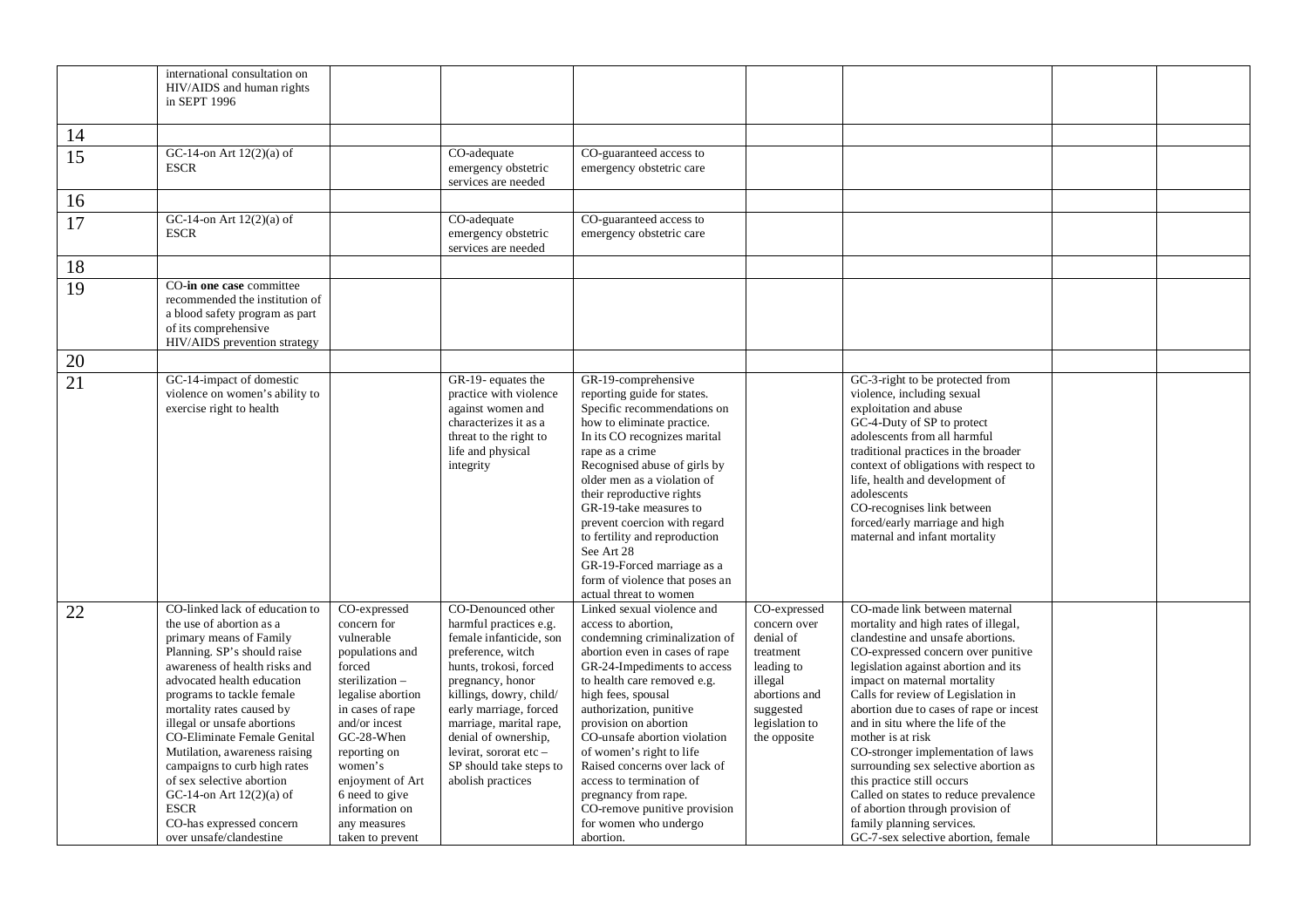|                 | abortions and high rates of           | unwanted           |                     | New legislation on abortion           | genital mutilation, neglect and                                             |  |
|-----------------|---------------------------------------|--------------------|---------------------|---------------------------------------|-----------------------------------------------------------------------------|--|
|                 | maternal mortality-therefore          | pregnancy          |                     | has to come in line with              | infanticide – discrimination against                                        |  |
|                 | recommends education (Art-            | CO-Illegal and     |                     | CEDAW.                                | girl children - serious violation of                                        |  |
|                 | 13)                                   | unsafe abortions   |                     | Expressed concern over sex-           | rights                                                                      |  |
|                 | CO-legalise and decriminalize         | are a violation of |                     | selective termination of              | GC-4-Take measures to reduce                                                |  |
|                 | abortion especially when              | contraceptives to  |                     | pregnancy but including               | maternal mortality in adolescent girls                                      |  |
|                 | pregnancy is life threatening or      | curb the increased |                     | safeguards to prevent                 | due to early pregnancy and unsafe                                           |  |
|                 | result of rape/incest                 | rate of suicide    |                     | criminalisation for women             | abortion                                                                    |  |
|                 | CO-Has made direct                    | after the          |                     | who are pressured to get it.          |                                                                             |  |
|                 | connection between lack of            | criminalization of |                     | CO-linked maternal mortality          |                                                                             |  |
|                 | access to contraception and           | abortion           |                     | to lack of access and                 |                                                                             |  |
|                 | high rates of abortion and has        |                    |                     | insufficient availability of          |                                                                             |  |
|                 | advocated Family Planning             |                    |                     | reproductive health services as       |                                                                             |  |
|                 | policies and programs (see Art        |                    |                     | well as lack of availability of       |                                                                             |  |
|                 | 13 of this convention)                |                    |                     | safe abortion services.               |                                                                             |  |
|                 |                                       |                    |                     | CO-Take measures to protect           |                                                                             |  |
|                 |                                       |                    |                     | women from unsafe abortions           |                                                                             |  |
|                 |                                       |                    |                     | and ensure women have access          |                                                                             |  |
|                 |                                       |                    |                     | to safe abortion.                     |                                                                             |  |
|                 |                                       |                    |                     | Quality emergency care for            |                                                                             |  |
|                 |                                       |                    |                     | complications from unsafe<br>abortion |                                                                             |  |
|                 |                                       |                    |                     | GR-24-no need for spousal             |                                                                             |  |
| 23              | CO-Consent for and                    |                    |                     | consent                               | CO-commented that parental consent<br>for abortion has led to a high number |  |
|                 | availability of voluntary<br>abortion |                    |                     | CO-expressed concern that             | of illegal abortions.                                                       |  |
|                 |                                       |                    |                     | women need spousal consent            | CO-eliminate need for parental                                              |  |
|                 |                                       |                    |                     | for an abortion even if it was a      | consent to access medical advice and                                        |  |
|                 |                                       |                    |                     | life threatening situation            | services                                                                    |  |
|                 |                                       |                    |                     |                                       |                                                                             |  |
| $24\,$          |                                       |                    |                     |                                       |                                                                             |  |
| $\overline{25}$ | GC-14-confirms that the               |                    |                     |                                       | GC-7-urges all SP to take all possible                                      |  |
|                 | obligation to ensure                  |                    |                     |                                       | measures to improve perinatal care for                                      |  |
|                 | reproductive and maternal             |                    |                     |                                       | mothers and babies                                                          |  |
|                 | care, both prenatal and               |                    |                     |                                       |                                                                             |  |
|                 | postnatal should have a               |                    |                     |                                       |                                                                             |  |
|                 | priority comparable to core           |                    |                     |                                       |                                                                             |  |
|                 | obligations<br>$\overline{GC-14}$     |                    |                     |                                       | $GC-7$                                                                      |  |
| 26              |                                       |                    |                     |                                       |                                                                             |  |
| 27              |                                       |                    |                     |                                       |                                                                             |  |
| 28              |                                       |                    |                     |                                       |                                                                             |  |
| 29              | $GC-14$                               |                    |                     |                                       | $GC-7$                                                                      |  |
| 30              |                                       |                    |                     |                                       |                                                                             |  |
| 31              |                                       |                    |                     |                                       |                                                                             |  |
| 32              |                                       |                    | GR-29-descent based | CO-Prohibit laws that prevent         |                                                                             |  |
|                 |                                       |                    | communities-should  | women passing on nationality          |                                                                             |  |
|                 |                                       |                    | be eliminated,      | to their offspring                    |                                                                             |  |
|                 |                                       |                    | reducing multiple   |                                       |                                                                             |  |
|                 |                                       |                    | discrimination      |                                       |                                                                             |  |
| 33              |                                       |                    |                     | GR-19-take measures to                |                                                                             |  |
|                 |                                       |                    |                     | prevent coercion with regard          |                                                                             |  |
|                 |                                       |                    |                     | to fertility and reproduction         |                                                                             |  |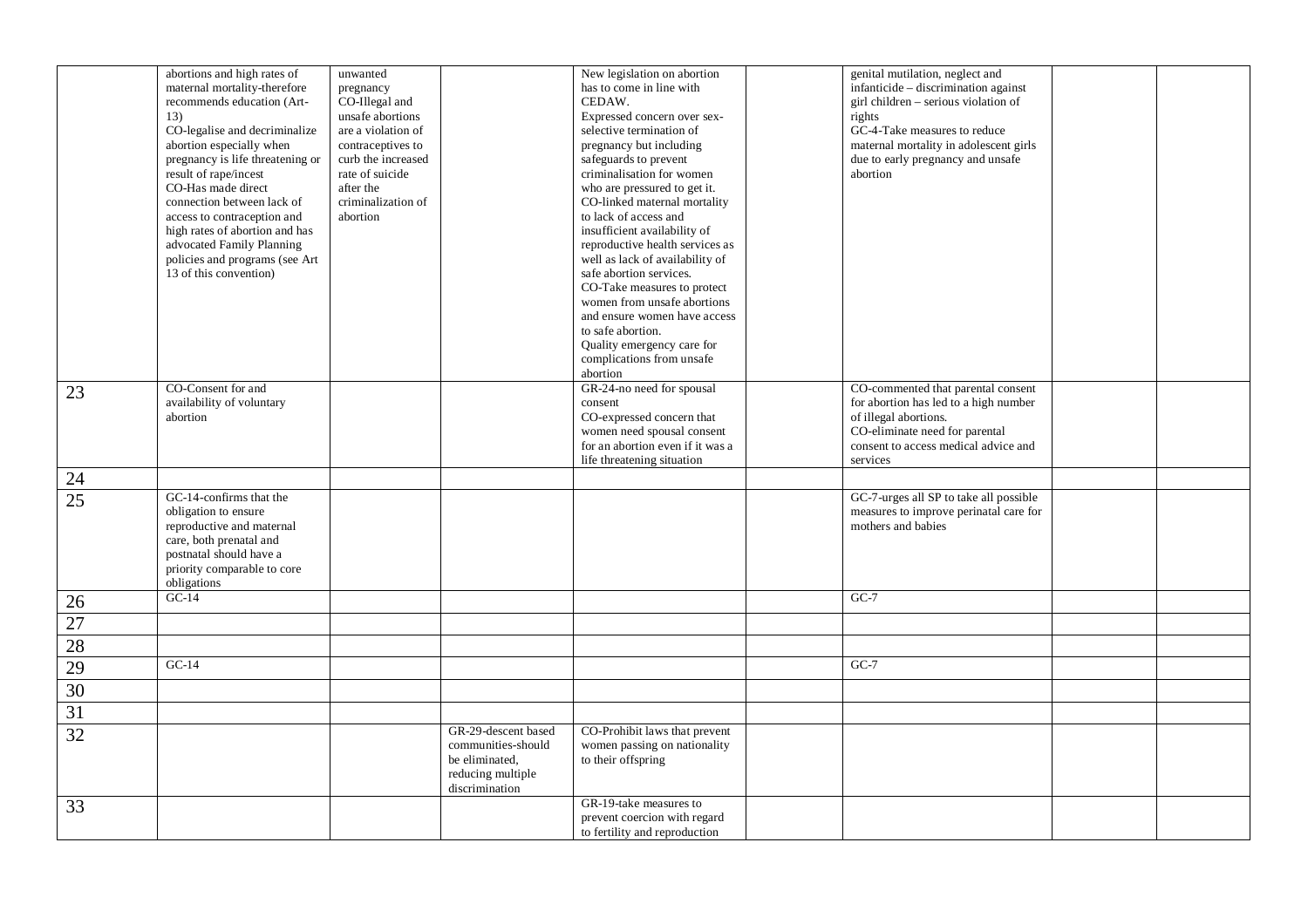|    | GC-14-on Art $12(2)(a)$       |                      |                               | $GC-4-$         |                                         |  |
|----|-------------------------------|----------------------|-------------------------------|-----------------|-----------------------------------------|--|
| 34 |                               |                      |                               |                 |                                         |  |
|    |                               |                      |                               | dissemination   |                                         |  |
|    |                               |                      |                               | of information, |                                         |  |
|    |                               |                      |                               | designed by     |                                         |  |
|    |                               |                      |                               | adolescents,    |                                         |  |
|    |                               |                      |                               | through youth,  |                                         |  |
|    |                               |                      |                               | religious and   |                                         |  |
|    |                               |                      |                               | community       |                                         |  |
|    |                               |                      |                               | organisations   |                                         |  |
|    |                               |                      |                               |                 |                                         |  |
|    |                               |                      |                               | including the   |                                         |  |
|    |                               |                      |                               | media (a)       |                                         |  |
| 35 |                               |                      | Inability to stay due to      |                 |                                         |  |
|    |                               |                      | domestic violence covered     |                 |                                         |  |
|    |                               |                      | comprehensively in CEDAW's    |                 |                                         |  |
|    |                               |                      | $\cos$                        |                 |                                         |  |
|    |                               | GR-30-SP must        |                               |                 | GC-6-unaccompanied children are at      |  |
| 36 |                               |                      |                               |                 | high risk of exploitation - therefore   |  |
|    |                               | respect the right of |                               |                 |                                         |  |
|    |                               | non-citizens to an   |                               |                 | should conduct information              |  |
|    |                               | adequate standard of |                               |                 | campaigns and pass appropriate          |  |
|    |                               | health               |                               |                 | legislation                             |  |
|    |                               |                      |                               |                 | CO-provide services for recovery        |  |
|    |                               |                      |                               |                 | from physical/psychological and         |  |
|    |                               |                      |                               |                 | substance abuse and to facilitate       |  |
|    |                               |                      |                               |                 | reunification of street children with   |  |
|    |                               |                      |                               |                 |                                         |  |
|    |                               |                      |                               |                 | their families                          |  |
| 37 |                               |                      |                               |                 | GC-9-the rights of children with        |  |
|    |                               |                      |                               |                 | disabilities - Notes children with      |  |
|    |                               |                      |                               |                 | disability face multiple challenges and |  |
|    |                               |                      |                               |                 | risks in reproductive health and        |  |
|    |                               |                      |                               |                 | recommends the SP provide these         |  |
|    |                               |                      |                               |                 | children with adequate information -    |  |
|    |                               |                      |                               |                 | Committee deeply concerned about        |  |
|    |                               |                      |                               |                 |                                         |  |
|    |                               |                      |                               |                 | the practice of forced sterilization on |  |
|    |                               |                      |                               |                 | children with disability (especially    |  |
|    |                               |                      |                               |                 | young girls)                            |  |
| 38 |                               |                      |                               |                 |                                         |  |
|    |                               |                      |                               |                 |                                         |  |
| 39 | GC-16-Art-12-men and          |                      |                               |                 | CO-provide street children with food,   |  |
|    | women to enjoy the highest    |                      |                               |                 | clothing, health services, housing and  |  |
|    | attainable standard of health |                      |                               |                 | educational opportunities               |  |
|    |                               |                      |                               |                 | Provide services for reintegration      |  |
|    |                               |                      |                               |                 | CO-Childs best interests must be the    |  |
|    |                               |                      |                               |                 | primary concern in all custody cases.   |  |
|    |                               |                      |                               |                 | Urged SP to ensure that women and       |  |
|    |                               |                      |                               |                 | children are empowered to claim         |  |
|    |                               |                      |                               |                 |                                         |  |
|    |                               |                      |                               |                 | maintenance payments upon divorce       |  |
|    |                               |                      |                               |                 | and to strengthen legal instruments for |  |
|    |                               |                      |                               |                 | the enforcement of maintenance          |  |
|    |                               |                      |                               |                 | orders                                  |  |
| 40 |                               |                      | GR-24-identifies sex workers, | CO-prevention   | GC-6-unaccomnpanied girls are at        |  |
|    |                               |                      | trafficked women and          | of trafficking  | high risk of being trafficked           |  |
|    |                               |                      | adolescents as vulnerable     |                 |                                         |  |
|    |                               |                      |                               |                 |                                         |  |
|    |                               |                      | groups and calls for SP to    |                 |                                         |  |
|    |                               |                      | ensure rights to              |                 |                                         |  |
|    |                               |                      | sexual/reproductive health    |                 |                                         |  |